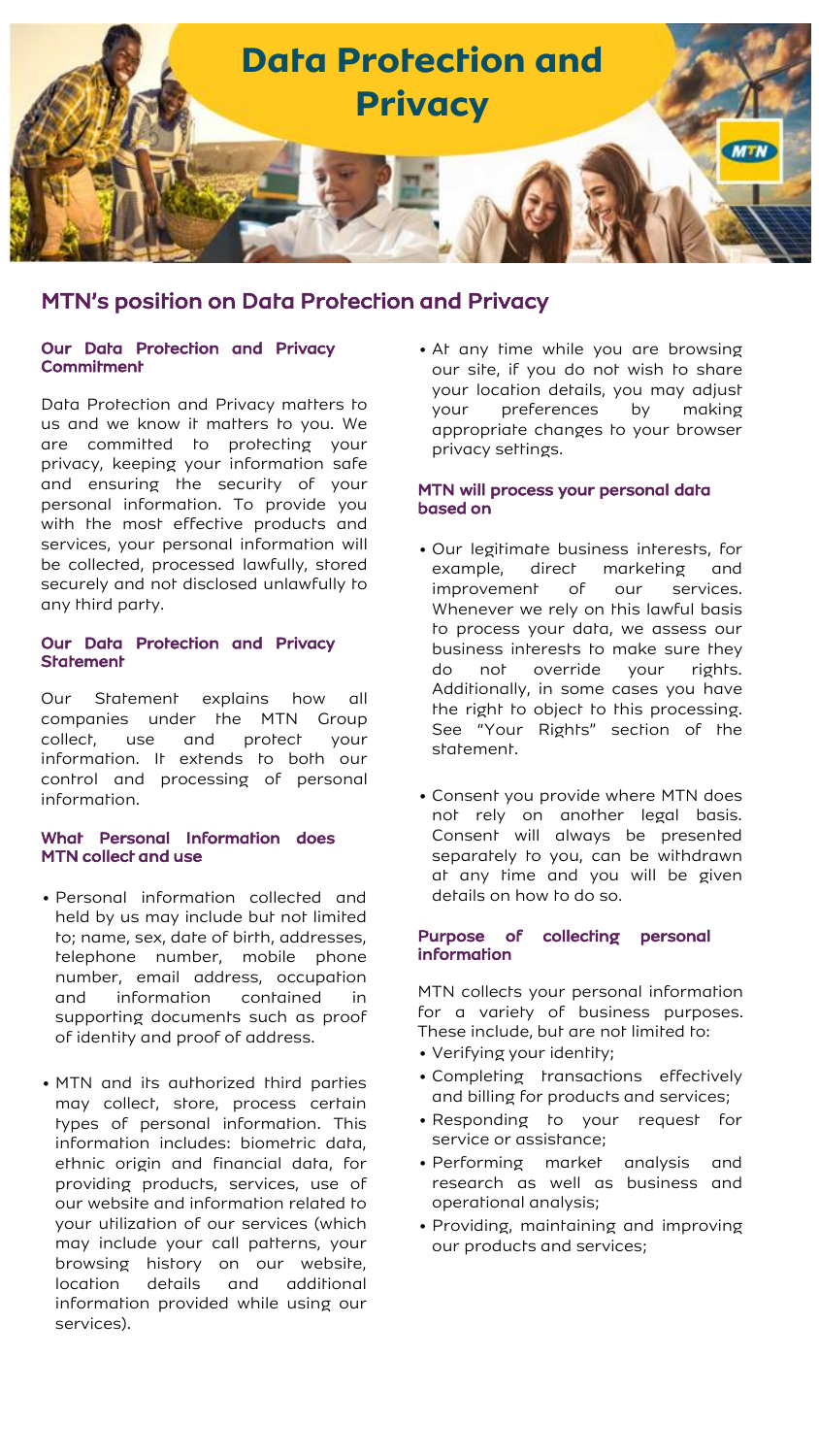

- Anticipating and resolving issues and concerns related to our products and services;
- Promoting and marketing our products and services which may benefit you and be related to products and services you are currently enjoying; and
- Ensuring adherence to legal and regulatory requirements for prevention and detection of fraud and crime.

MTN may keep a log of the activities performed by you on our network and websites by using various internet techniques such as web cookies, web beacons, server log files, etc. for analytical purposes, for analysis of the agreeableness of various features on our site and in accordance with requisite legal requirements. This information may be used to provide you with a better experience on our platforms.

At any time while you are browsing our site, if you do not wish to share browsing information, you may opt out of receiving the cookies from our site by making appropriate changes to your browser privacy settings.

If you do not provide your consent for usage of personal information or later withdraw your consent for use of the personal information collected, MTN may not be able to provide certain products and services to you.

## Disclosure and Transfer of Personal Information

- Collection of Personal Information: MTN will obtain your consent for sharing your personal information in several ways, such as in: writing; online; through "click-through" agreements; orally, including through interactive voice response; or when your consent is part of the terms and conditions, which apply to our products and services.
- Internal Use: MTN and its employees may utilize some or all available personal information for legitimate business purposes and related activities within the parameters mentioned above.
- Third Parties: We may have to share your personal information with third parties, including third-party service providers, sub-contractors, other entities within the MTN Group. A 'third party' is a service provider who is contracted by MTN to provide a service or product which may include the handling, managing, storing, processing, protecting and transmitting information of and for MTN. This includes all subcontractors, consultants and/or representatives of the third party. We require third parties to respect the security of your data and to treat it in accordance with applicable laws.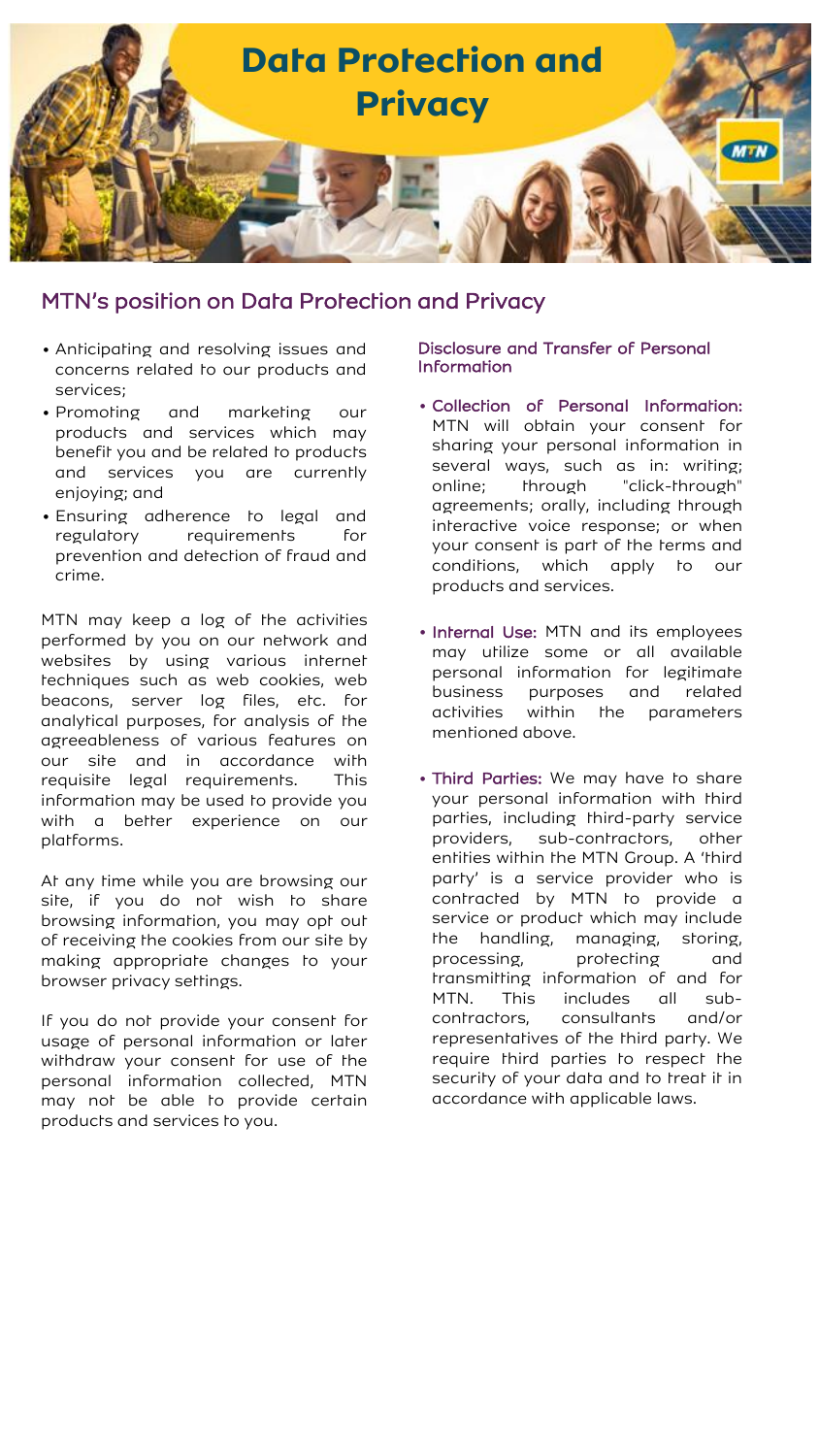

- Government and Law Enforcement Agencies: We may also share your personal information with Government agencies or other authorized law enforcement agencies (LEAs) mandated under law to obtain such information for the purpose of verification of identity or for prevention, detection and investigation; including but not limited to cyber incidents, the investigation and prosecution of crime, and as is required by law.
- Transfer: MTN may transfer your personal information or other information or data collected, stored and processed by us to any other entity or third party located outside your country of service, only if necessary, for legitimate business purposes for providing services to you. This may also include sharing of aggregated information with third parties contracted to MTN for them to understand our environment and consequently, provide you with better services. While sharing your personal information with third parties, reasonable organizational, technical and security measures shall be taken to ensure that reasonable security practices are followed by the third party and are in line with the law.

### Security Practices and Procedures

MTN adopts reasonable security practices and procedures, in line with international standards to include, technical, and organisational security safeguards in order to protect your personal information from unauthorized access, or disclosure while it is under our control.

Our security practices and procedures are within industry standards. Further, our employees and service providers / partners are bound by Codes of Conduct and Confidentiality Policies which require them to protect the confidentiality of personal information they access.

#### We may retain your personal

information for as long as required to provide you with products and services or as otherwise required under any law.

#### When we dispose of your personal

information, we use reasonable procedures to erase it or render it unreadable/anonymized.

#### Internet Use

We maintain the security of our internet connections and observe reasonable security measures to protect your personal information against hacking and virus dissemination. However, for reasons outside of our control, security risks may still arise.